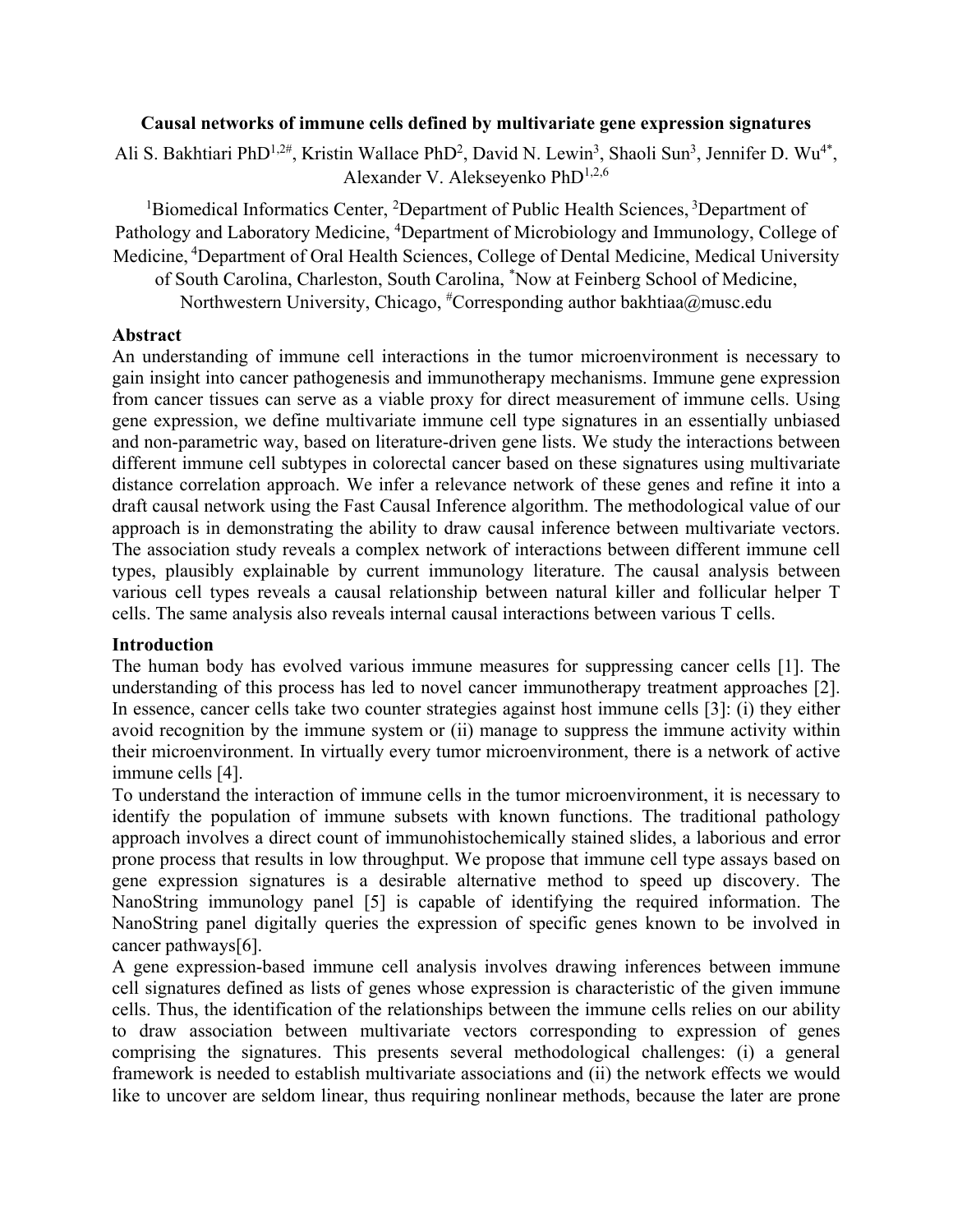to overfitting. Distance correlation provides a viable solution that resolves both of these challenges [7]. Distance correlations are strongly robust toward the nature of association between two multivariate vectors, as described further in our methods.

In this paper, we use gene expression profiling to draw inferences about immune cell interactions in colorectal cancer (CRC). Using distance correlation approach, we draw a relevance network of these immune cells and further refine it to identify the potential causal relationships, using the Fast Causal Inference (FCI) algorithm on the computed distance correlations between the multivariately defined immune cell signatures. This approach is generalizable to other multivariate features from high-throughput assays and from unstructured biomedical data.

# **Materials and Methods**

# *Study Data*

Nineteen patients with CRC were examined (9 Caucasians, 10 African Americans; 11 males, 8 females; mean age 65.42±10.36; 7 distal, 12 proximal). Each patient's NanoString data consists of 579 gene expressions.

*Signatures of immune cell types* 

The existing literature identifies gene expression markers of tumor infiltrating leukocytes [6, 8]. Based on those findings, we gathered a set of 57 genes known to be related to distinguishable immune cell types. In total, 11 different cell types are associated with the latter subset. Each immune cell type is defined as a vector of gene expressions of known genes (Table 1).

| <b>Cell Type</b> | <b>Signature Gene</b>                                                         |  |  |  |  |  |
|------------------|-------------------------------------------------------------------------------|--|--|--|--|--|
| Cytotoxic        | CD8A,CD8B,PRF1                                                                |  |  |  |  |  |
| NK               | E4BP4,IL2,IL12,IL15,IL18,GranzymeB,IL17a,IL22,CCL3,CCL4,MIP1B,CCL5,perforin   |  |  |  |  |  |
| Th1              | TBX21,IL2,IL12B,IL12A,IL27,IFNG,TNF,IL2,IL12B,IL12A,STAT1,CSF2,IFNG,LTA,STAT4 |  |  |  |  |  |
| Th17             | STAT3, RORC, IL1B, TGFB1, IL6, IL17A, IL17F, IL22, IL23A, CSF1, CSF2, TNF     |  |  |  |  |  |
| Treg             | FOXP3, IL2, TGFB1, IL10                                                       |  |  |  |  |  |
| B                | GATA3,CD20,TLR9,CD19,CR2,MS4A1,TNFRSF17                                       |  |  |  |  |  |
| Innate           | TLR2, TLR4, TLR9, CD33                                                        |  |  |  |  |  |
| Tcm              | ATM                                                                           |  |  |  |  |  |
| Tem              | CCR <sub>2</sub>                                                              |  |  |  |  |  |
| Tfh              | CXCL13, MAF, PDCD1, BCL6                                                      |  |  |  |  |  |
| Th2              | CXCR6, GATA3, IL26, STAT6                                                     |  |  |  |  |  |

**Table 1. Cell types and their respective known genes considered in our analysis.**

*Data Handling and Preparation* 

We normalized the NanoString data using nSolver Analysis Software Version 3.0 with geometric mean for positive control and code set content normalization (by housekeeping genes). We loaded the resulting values into R package phyloseq [9] to streamline distance calculations and sample data handling. Euclidean distances were calculated and used for distance measurements. We used R package energy [10] to calculate the distance correlations between the cell type subsets and to determine their statistical significance at alpha level 0.05, using the distance correlation t-test. We used the R package pcalg [11] for causal analysis of the distance correlations, using the fast causal inference (FCI) algorithm [12].

*Multivariate Distance Correlation*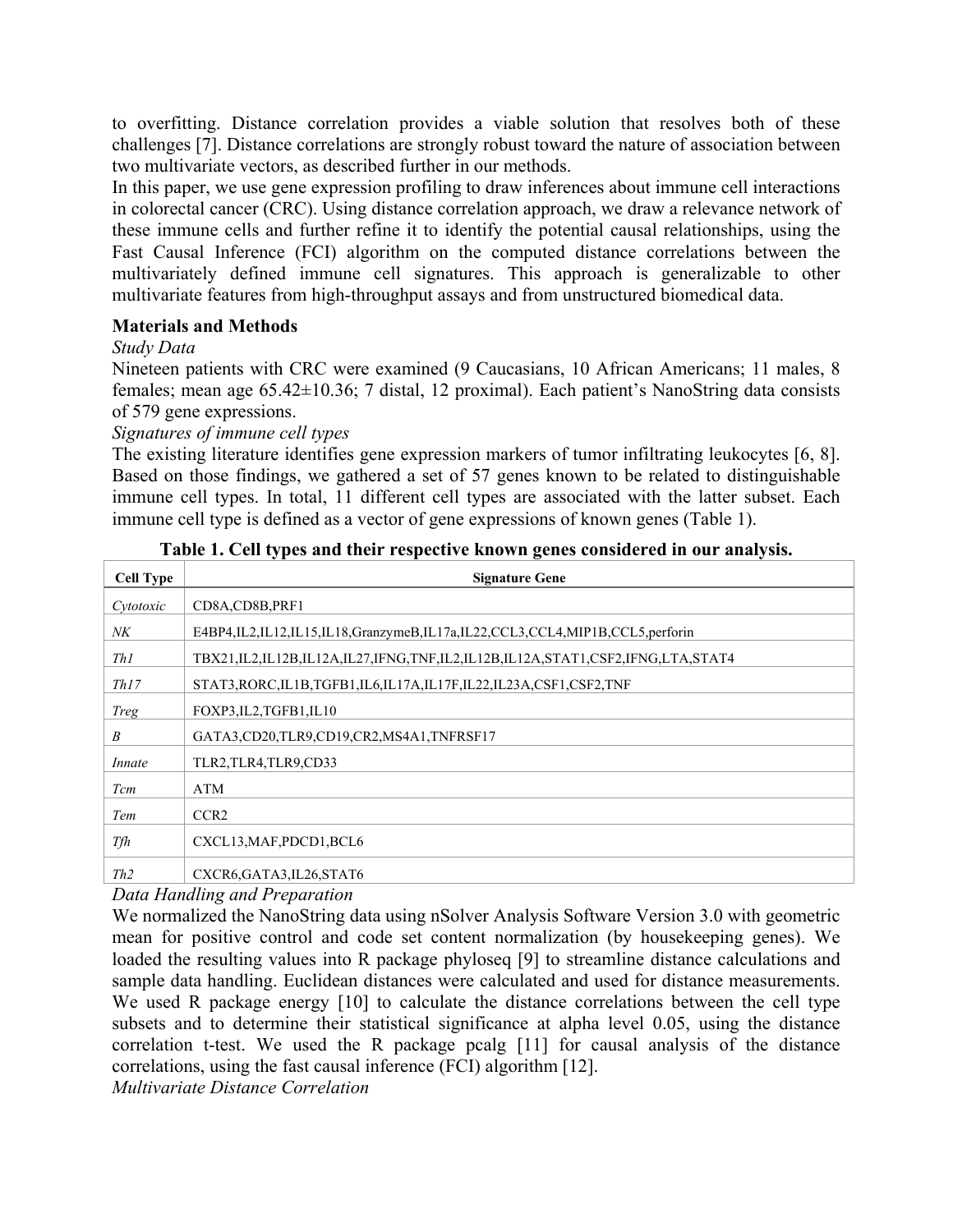We use multivariate distance correlation (MDC) [7] to infer the association between different cell types within our subject samples. Let X and Y be observations of l through m variables respectively, measured in n subjects. Let  $X_i$  denote the observations in subject *j*. We define distance covariance between X and Y as:

$$
dCov_n^2(X,Y) := \frac{1}{n^2} \sum_{j=1}^n \sum_{k=1}^n A_{j,k} B_{j,k}.
$$

Where

$$
A_{j,k} := a_{j,k} - \overline{a}_{j} - \overline{a}_{k} + \overline{a}_{\cdot\cdot}, B_{j,k} := b_{j,k} - \overline{b}_{j} - \overline{b}_{\cdot k} + \overline{b}_{\cdot\cdot},
$$

In above  $\overline{a}_i$  is the j-th row mean and  $\overline{a}_i$  is the grand mean and

$$
a_{j,k} = || X_j - X_k ||, j, k = 1,2,...,n,
$$
  
\n
$$
b_{j,k} = || Y_j - Y_k ||, j, k = 1,2,...,n,
$$

Finally, we define distance correlation as

$$
dCor(X, Y) = \frac{dCov(X, Y)}{\sqrt{dVar(X) dVar(Y)}}.
$$

In the equation above  $dVar(X) = abs(dCov(X, X))$ .

Note that A and B are doubly-centered Euclidean distance matrices. Other distances can be applicable and individual applications may warrant a benchmark and some prior intuition to determine the best metric to use. When the causal relationships are captured by multivariate profiles the mutual information-based techniques become confusing and computationally cumbersome. Distance correlation is a value between 0 and 1, with 0 showing independence and 1 showing almost surely one to one linear relationship between X and Y.

*Fast Causal Inference* 

The Fast Causal Inference (FCI) algorithm allows for estimation of causal relationships between immune cell types. The algorithm steps are fully described in [4]. The FCI method uses partial correlations for testing the linear independence of variables X and Y. Partial correlation between X and Y conditioned on Z is defined as follows:

$$
\hat{\rho}_{XY\cdot Z} = \frac{N \sum_{i=1}^{N} r_{X,i} r_{Y,i} - \sum_{i=1}^{N} r_{X,i} \sum_{i=1}^{N} r_{Y,i}}{\sqrt{N \sum_{i=1}^{N} r_{X,i}^{2} - (\sum_{i=1}^{N} r_{X,i})^{2}} \sqrt{N \sum_{i=1}^{N} r_{X,i}^{2} - (\sum_{i=1}^{N} r_{Y,i})^{2}}}.
$$

Where  $r_{X,i} = x_i - \langle \mathbf{w}_X^*, \mathbf{z}_i \rangle$ , which is the residual of linear regression of X on Z.

In our analysis, we used the test of independence by Fisher's Z-transformation. We set the significance threshold at 0.05.

The FCI algorithm results in a network where the edges follow the description of partial ancestral graphs (PAG) [13]. The following nomenclature is used in PAG.

- *A o-o B indicates non d-separated nodes*
- *A->B indicates that A is a cause of B*
- *A o->B edges indicate that B is not an ancestor of A*
- *A<->B edges indicate that there is a latent common cause between A and B*

Figure 1 depicts the step by step algorithm for inferring the causal relationships.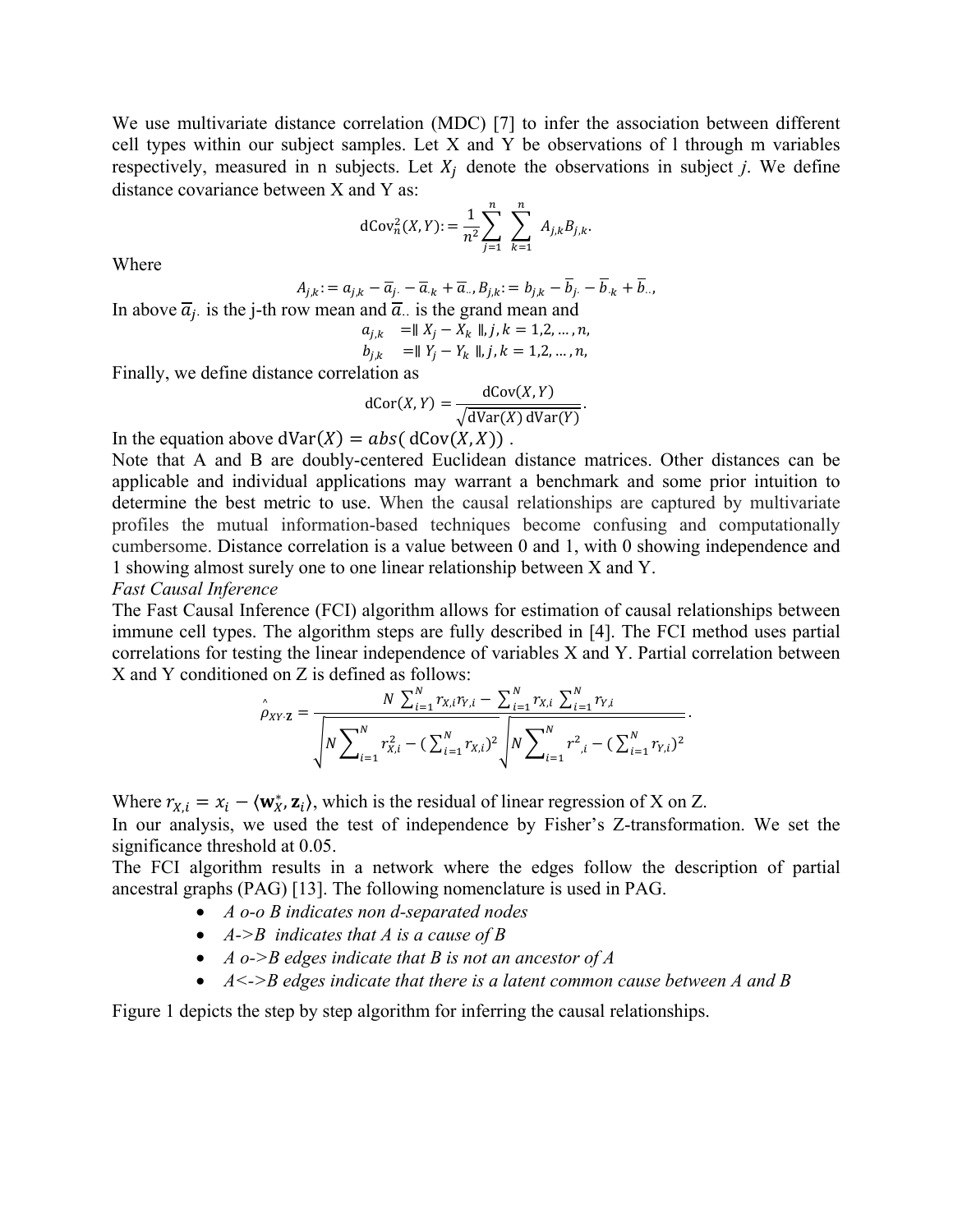## **Figure 1. Data transformation steps in multivariate distance correlation based causal inference**



#### **Results**

*The expression based immune cell signatures corroborate pathology observation.* 

It is known from pathology that stroma and deep stroma observations are associated with cytotoxic and Treg immune cell presence [14, 15]. A trained pathologist counted the CD8 and

FOXp3 stained cell concentrations per high power field in our samples. Expression based signatures for cytotoxic and Treg cells are expected to have significant, but not necessarily perfect correlations with the counts of CD8+ and FOXp3 stained cells respectively. We have calculated MDC between the pathology counts and expression signatures, as well as individual genes comprising the



**Figure 2. Association Network between different immune cell types.**

**Table 2. The MDC between cytotoxic and Treg cell signatures and pathology counts in stroma and deep stroma.** 

| Pathology CD8+ cell counts per high power field  |                    |               |  |  |  |  |  |  |
|--------------------------------------------------|--------------------|---------------|--|--|--|--|--|--|
|                                                  | <b>Deep Stroma</b> | <b>Stroma</b> |  |  |  |  |  |  |
| Cytotoxic cells signature                        | 0.25               | 0.24          |  |  |  |  |  |  |
| CD <sub>8</sub> A                                | 0.339              | 0.198         |  |  |  |  |  |  |
| CD8B                                             | $-0.03$            | 0.24          |  |  |  |  |  |  |
| PRF1                                             | 0.31               | 0.19          |  |  |  |  |  |  |
| Pathology FOXp3 cell counts per high power field |                    |               |  |  |  |  |  |  |
|                                                  | <b>Deep Stroma</b> | <b>Stroma</b> |  |  |  |  |  |  |
| Treg cells signature                             | 0.21               | 0.23          |  |  |  |  |  |  |
| FOXP3                                            | 0.4                | 0.43          |  |  |  |  |  |  |
| $\Pi$ .2                                         | 0.16               | $0.5^{\circ}$ |  |  |  |  |  |  |
| TGFB1                                            | $-0.05$            | 0.06          |  |  |  |  |  |  |
| IL10                                             | 0.03               | $-0.02$       |  |  |  |  |  |  |
| Significant MDCs $(P<0.05)$ are in bold.         |                    |               |  |  |  |  |  |  |

signatures (Table 2). Our results indicate that the expressionbased immune cell signatures are significantly correlated with pathology counts. As expected the genes corresponding to histological markers have strong correlations with the counts as well.

*The immune cell signatures demonstrate dense relevance network relationships* 

We observed a complex network of association between different cell types, Figure 2. The observed MDC values are

shown in Table 3. Most of the relationships observed in Figure 2 have known scientific basis.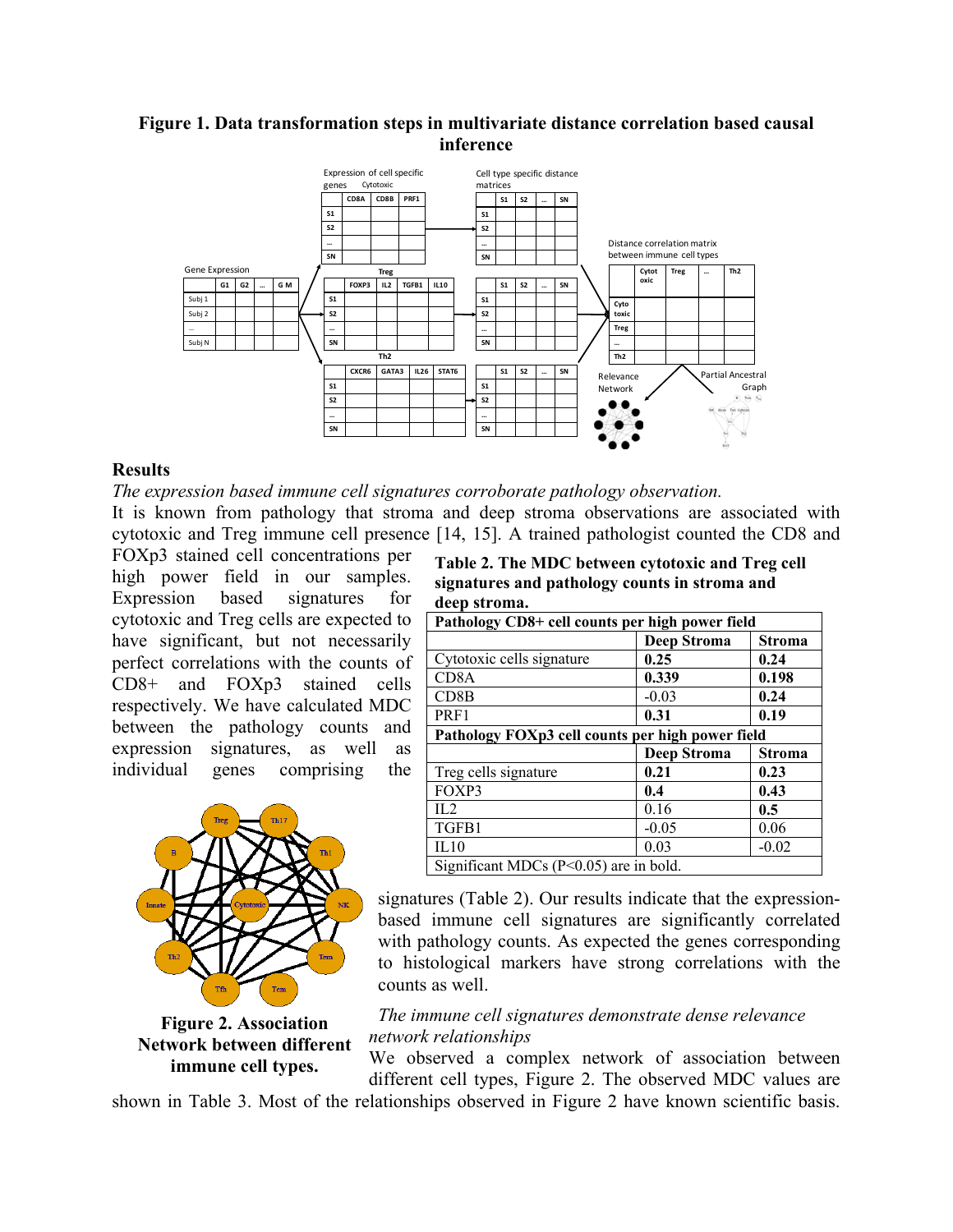For instance, it is known that T memory cells (Tcm) act independently from other cell types. The distance correlation clearly reaffirms the independence.

### *FCI reveals causal relationship between NK and Tfh cells*

FCI analysis concluded that most of the observed associations are non-causal; however, the relationship between NK and Tfh cells is inferred as causal in nature. We note here that the graph equivalency of the directed acyclic graphs (DAG) used in the FCI algorithm is theoretically incapable of identifying cause and effect in paired nodes.

# **Discussion**

To our knowledge, this paper is the first to describe fast causal inference on multivariate vectors using distance correlation approach as the means of establishing correlations between the vectors. The significance of this is in the enhanced ability to causally describe multivariate phenomena without the need to explicitly measure or define univariate proxies for them. Distance correlations can be used in lieu of linear correlations to capture multivariate correlations, which can form the basis for computational causal inference.

Discovering the nature of interactions between immune cell types is an important step in discovering the mechanisms that those cells employ for targeting cancer cells, and understanding the tumor microenvironment biology and cancer pathogenesis. In this work, we showed that combining prior

information about the genetic signatures of each of the immune cell types and potential interactions with advanced learning techniques has the potential of revealing the aforementioned interactions.



**Figure 3. Hypothetical network revealed by artificial 10-fold increase of the sample size.**

**Table 3. Multivariate distance correlations of immune cell types with significant edges (P< 0.05)**.

| $\epsilon$                   |      |           |               |        |            |      |      |             |      |
|------------------------------|------|-----------|---------------|--------|------------|------|------|-------------|------|
|                              | B    | Cytotoxic | <i>Innate</i> | $N\!K$ | <b>Tem</b> | Tfh  | Th1  | <b>Th17</b> | Th2  |
| <i>Innate</i>                | 0.39 | N.E.      |               |        |            |      |      |             |      |
| $N\!K$                       | 0.27 | 0.32      | N.E.          |        |            |      |      |             |      |
| <b>Tem</b>                   | N.E. | N.E.      | 0.17          | 0.26   |            |      |      |             |      |
| <b>Tfh</b>                   | N.E. | 0.43      | 0.31          | 0.46   | 0.38       |      |      |             |      |
| Th1                          | N.E. | 0.25      | 0.16          | 0.41   | 0.12       | 0.40 |      |             |      |
| Th17                         | N.E. | N.E.      | N.E.          | 0.30   | N.E.       | 0.26 | 0.35 |             |      |
| Th2                          | 0.30 | 0.38      | N.E.          | 0.26   | N.E.       | 0.39 | 0.32 | 0.22        |      |
| <b>Treg</b>                  | 0.21 | 0.16      | N.E.          | 0.28   | N.E.       | 0.30 | 0.20 | 0.22        | 0.28 |
| $\mathbf{I}$<br>$\mathbf{r}$ |      |           |               |        |            |      |      |             |      |

*N.E. - no edge* 

The limited quantity of the available data is a limiting factor in utilizing the full potential of the causal techniques used in this study. In order to demonstrate the effect of sample size, we propose the following hypothetical scenario, in which the same MDC is observed in a dataset 10 times the current actual size.

The choice of 10 fold inflation of the dataset size is in accordance with the eventual number of data points that will be available to us. The causal network inferred by the FCI algorithm under these assumptions reveals the hypothetical network, which is much denser and potentially contains more mechanistic knowledge, Figure 3. Speculatively some of the revealed inferences from the hypothetical network have known scientific basis. Based on our expertise, we saw no contradiction in the revealed network with what is corroborated by the state of the art in immunology, with the exception of NK cells relationships. NK cells are known to influence Th1 differentiation, but not Tfh [16]. This network, however, shows

the inverse relationships exists between Th1 and NK and that there is a causal link between Tfh